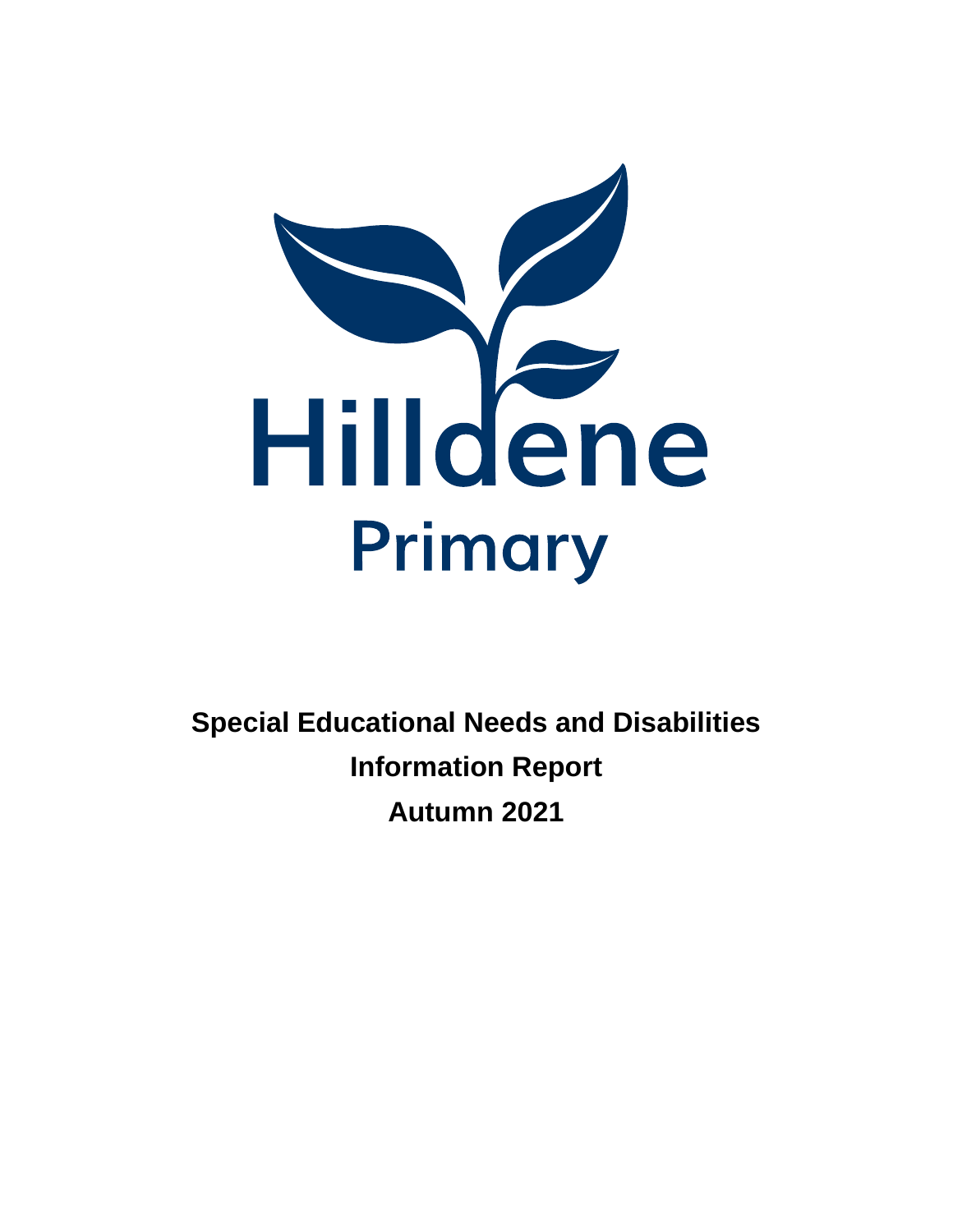

#### **What is the SEND and Disabilities offer?**

Under the Children and Families Bill 2014, schools are required to publish, and keep under review, information about services that they offer for children and young people with disabilities and Special Educational Needs aged 0-25. This is the School Information Report or 'School Offer'. The local authority publishes its Local Offer. The intention of this is to improve choice and transparency for families and can be found on the London Borough of Havering website: [\(https://familyserviceshub.havering.gov.uk/kb5/havering/directory/home.page\)](https://familyserviceshub.havering.gov.uk/kb5/havering/directory/home.page)

Hilldene Primary School is an inclusive school which offers a variety of provision to support children with a range of needs. The support offered to all of our pupils is designed to encourage increasing learning independence and resilience making use of a range of flexible resources which are regularly developed.

Specific support and expertise is available in the following areas:

- communication and interaction
- cognition and learning
- behaviour, social, mental and emotional health
- medical, sensory or physical needs.

The range of support deployed is tailored to individual need, following thorough assessment by internal and/or external agencies, taking into account parental views which are warmly welcomed.

The progress of all children is regularly monitored and evaluated in order to ensure that the support provided is as effective as possible. We aim to ensure that any barriers to equal access are removed or overcome.

#### **The Hilldene Leadership Team for Inclusion**

Mrs Alison Mckinnon (SENDCo)

Miss Catherine McCleallan (CLA co-ordinator & Medical/Health Plan)

Mrs Mary- Jane Goodwin (Speech & Language Teacher)

#### **What is SEND?**

A pupil is identified as SEND when their learning difficulty or disability requires provision that is additional to or different from that which is normally available to pupils of the same age.

## **What do I do if I think my child has SEND?**

Information about SEND at Hilldene Primary School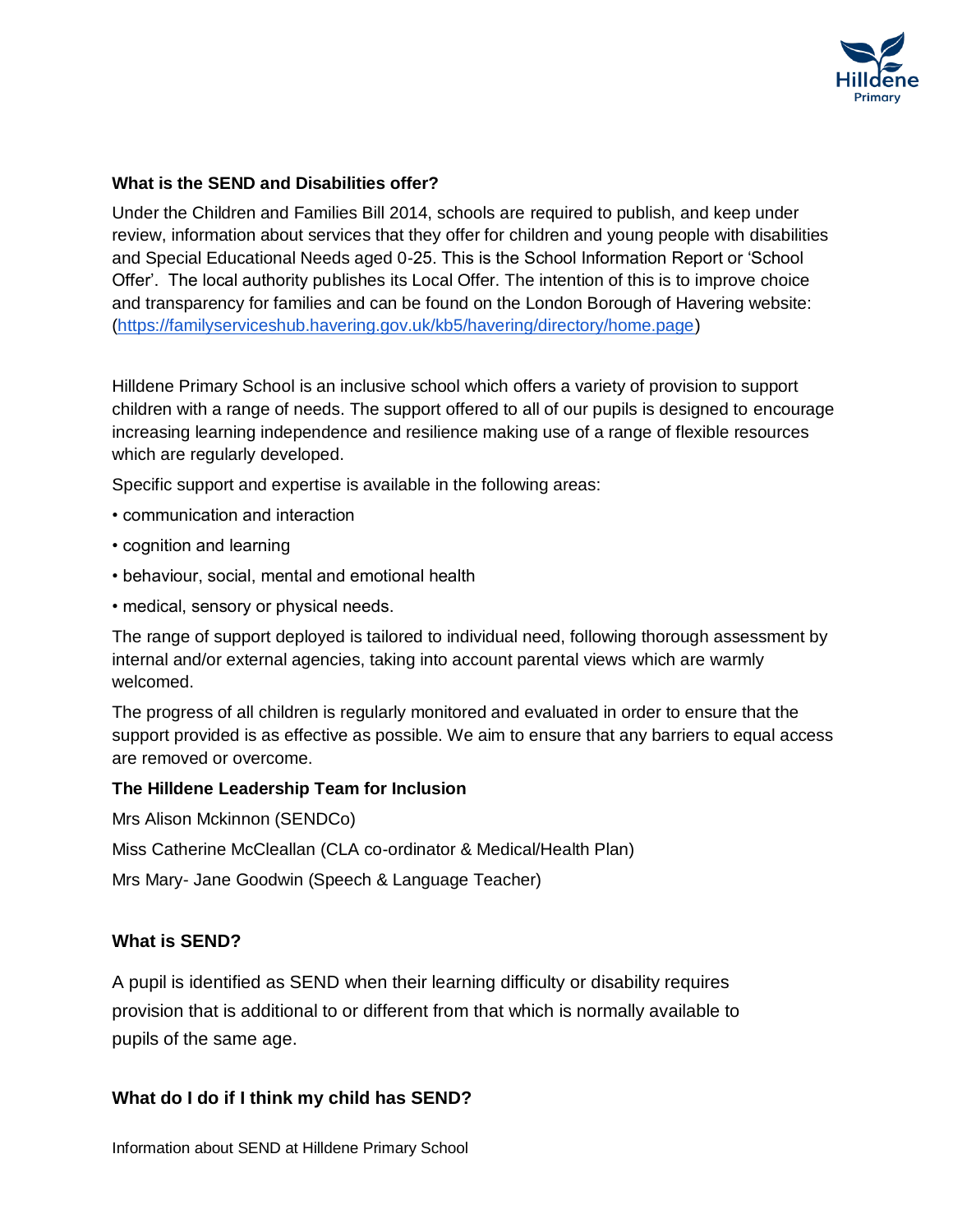

If you have concerns about your child, talk to your child's teacher who will discuss your child's progress with you. They will then follow the correct assessment procedures, alongside the SENDCo.

# **How will the school know if my child requires additional support and what will they do about it?**

If the class teacher feels that your child may have SEND they will follow the school's procedures. The class teacher may feel that your child has SEND for a variety of reasons and these would be discussed in a parent/ teacher meeting. Slow progress and low attainment are not the only indication that a child has SEN. At Hilldene Primary School we would consider the four categories of SEN, set out in the Special Educational Needs and Disability Code of Practice: 0-25, to measure the nature of your child's SEN.

## **What happens if my child is registered as having SEND?**

First the class teacher, with input from the parent, pupil, SENDCo and any other outside agencies (if necessary) will create an Individual Education Plan (IEP).

The IEP will include a clear set of outcomes and success criteria. Once on the SEND register, the pupil will work under the 'Assess, Plan, Do, Review' strategy of support. This will mean that their progress is closely monitored.

It is hoped that, with targeted interventions and personalised learning, a pupil will make accelerated progress. However, in some circumstances, the school may feel it is necessary to apply for an Education Health Care Plan (EHCP). At this point, the SENCo would make an application for an EHCP, in consultation with the parent/ carer, if we felt that the pupil required additional support to that which can be provided through the school's current SEN funding; for example when a child requires 1:1 support.

# **How will the school assess my child's progress and how will they inform me about this?**

Your child's progress will be discussed at Parent's' Evening Meetings which are held in October and March. In addition to this, as part of the 'Assess, Plan, Do, Review' strategy, the class teacher will meet with the parent/ carer and pupil termly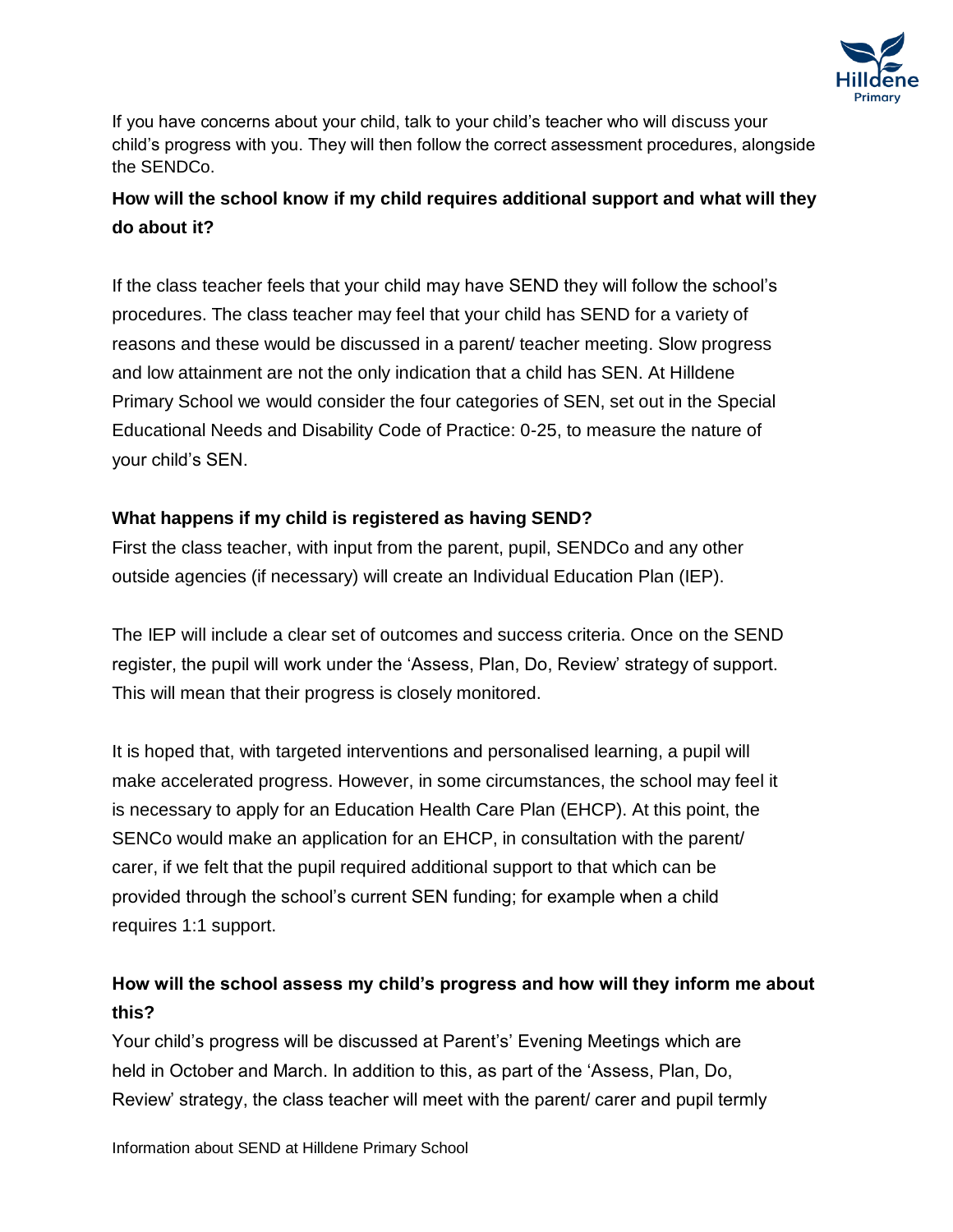

to review the outcomes set in the pupils' IEP. Depending on the outcome, the child will either: be set new outcomes, be removed from the register or recommend applying for an EHCP. If at any point before or after the termly review meeting, the parent/ carer or class teacher has concerns regarding the pupil then a meeting with the SENDCo will be arranged.

## **How will the curriculum be matched to my child's needs?**

When a pupil has been identified with SEND the class teacher will use the IEP to differentiate lesson plans to meet the individual child's needs. Strategies will be used to remove barriers to learning and enable the child to access the curriculum more easily.

Specific intervention programmes such as Speech, Language and Communication, 1:1 tuition and personalised learning programmes are available to support individual needs. These interventions will be discussed with you and will be reviewed regularly to ascertain the effectiveness of the provision and to inform future planning.

If appropriate, specialist equipment may be given to the pupil to support their individual need.

## **What specialist provision is available for my child's SEN?**

• All children have access to quality first teaching with activities and experiences being tailored to meet individual needs.

• We ensure that all staff know and understand the needs of all pupils and are provided with the support and training they need to meet them.

• Where appropriate, Learning Support Assistants (LSAs) provide support for teachers and groups of children in the classroom during daily English and Mathematics lessons.

• Specialist equipment is available, such as writing slopes, pen grips, specialist writing tools and workstations as well as equipment to support children's physical needs.

• Children are selected to participate in a varied range of group, paired or individual intervention programmes reflecting the level of need of the child. These may take place on a weekly or daily basis as appropriate.

Examples of programmes are; Numicon, Colourful Semantics, Phonic support, Precision Teaching, Language Links, Speech Therapy

• Class teachers follow the 'Assess, Plan, Do, Review' cycle in order to ensure that the impact of specific programmes on each child's progress is closely monitored.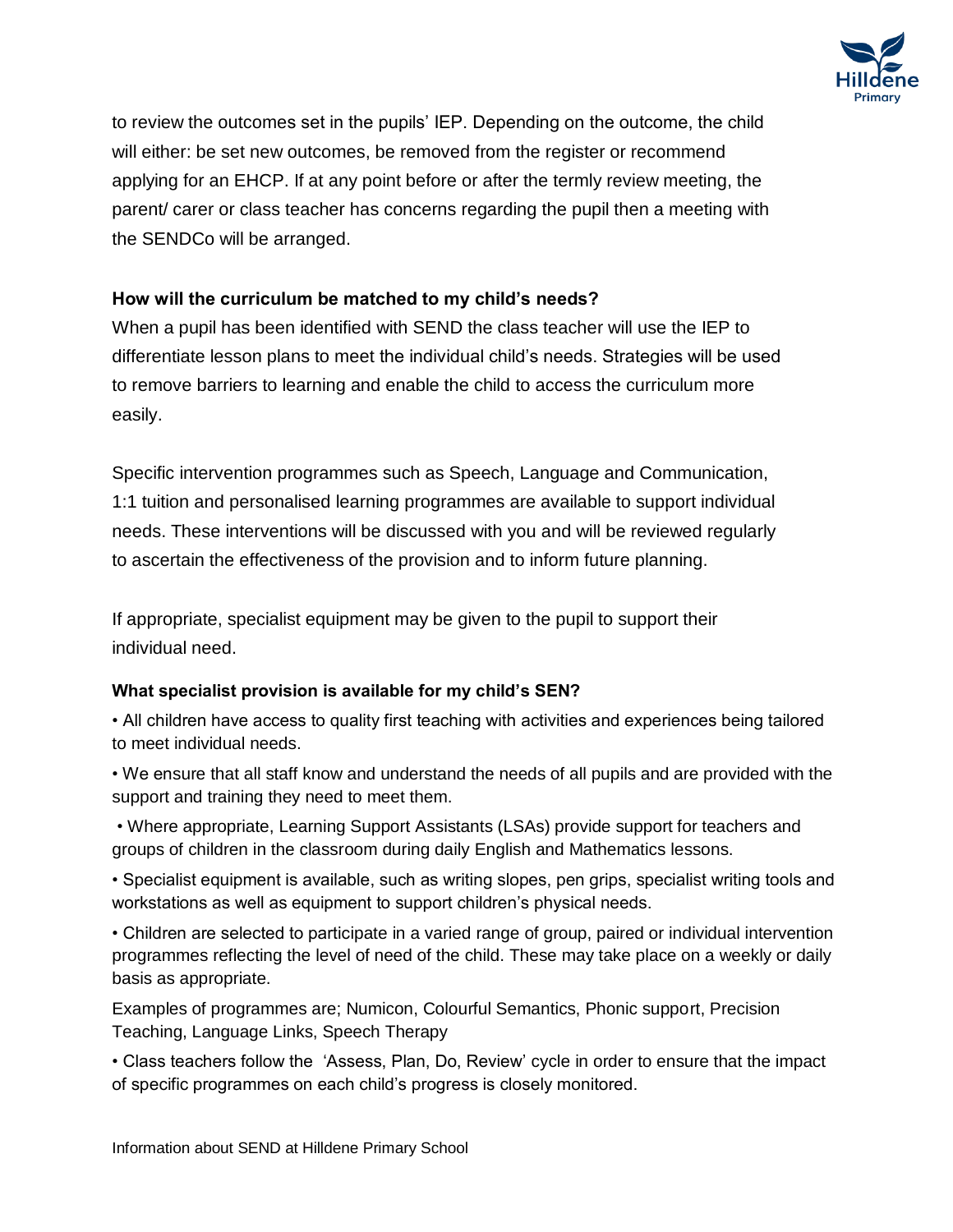

• Impact and progress are also reviewed termly by the senior leadership team at Pupil Progress Meetings and also with the parents and carers of a child to ensure that the support and intervention provided is contributing to effective progress.

- These are funded from the School budget, SEN funding and Pupil Premium Grant (PPG)
- Children with an EHCP will have provision in place according to their individual needs as set out in their EHC plan.
- This provision ranges from child to child. Some examples of support programmes are detailed in the previous section.

## **What provision is available for children in care or with social care needs?**

• School staff identify individual children to participate in 1:1 or small group tuition in order to develop confidence and ensure good progress. This additional tuition may take place during school time, where a child works individually with an adult for a set number of weeks on a very specific area of need such as phonics. It may also be before or after school, focusing on an area of reading, writing or maths.

• Children who are in the care of the local authority (Looked After Children) or adopted are automatically entitled to tuition at some point in the academic year. Parents will be contacted to make the appropriate arrangements.

• LAC and children who are on the school's register of Child Protection (CP) are supported according to their individual needs. Funding from the LAC fund is used to support children both in school and to access after school clubs, if the child wishing to attend. LAC children's Personal Education Plans are reviewed every six months and the Child Protection officer monitors the progress of children on the CP register.

## **What resources are available for children with disabilities and/or medical needs?**

• Our school has toilets with disabled access and changing facilities. In the junior building the disabled toilet has a hoist for children with physical needs.

• When necessary, health care professionals and therapists provide advice and guidance for specific children. They also provide training and advice for staff which may lead to the provision of a regular intervention or resource to support a child.

• The school nurse visits school to carry out checks with children and to provide advice and training to staff. She also assists, in partnership with parents, in writing Health Care plans.

• We have a medical area for use by children and adults who are hurt or unwell. Medicines are stored safely in the school office.

• A team of staff who are first aid trained are able to administer medicines to children as directed by parents and carers.

• Provision is funded by the school's budget unless specified in an Education Health Care plan.

## **Are there any specialist services offered at the school?**

• We have a staff team of highly experienced and skilled people.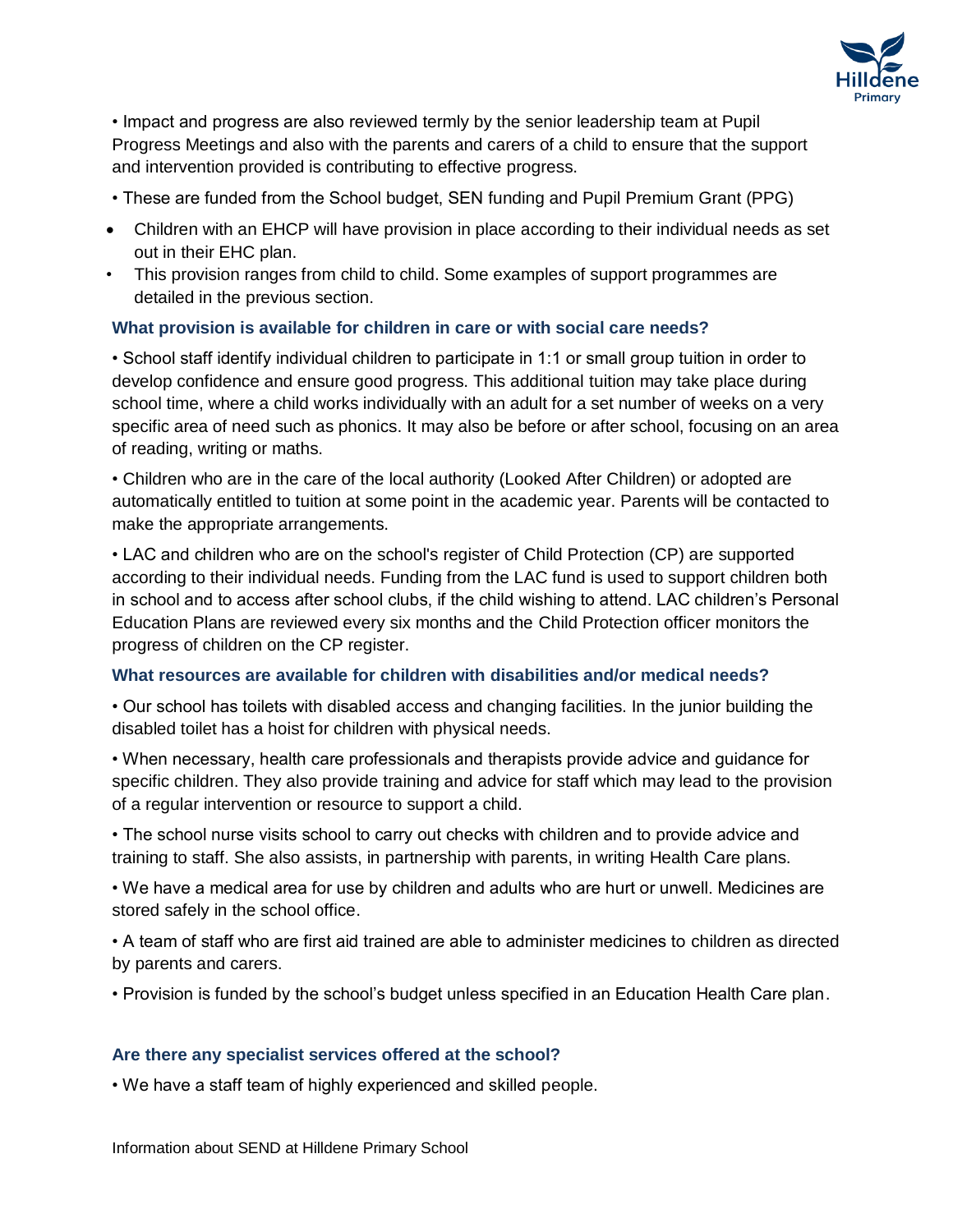

• Staff take part in continuing professional development in order to help them meet the needs of children with special needs.

• Our school has Home School Support Workers, Learning Mentors and an Attendance Mentor who are available to support all families including those of children with SEND

• We have a specialist Speech and Language teacher and team of two LSAs who work with children across the school to support any child who has a need in this area.

• We are able to support children with English as an Additional Language (EAL) in school.

• We enlist the support of various agencies including the Speech & Language Therapy Service, Educational Psychologists, Occupational Therapy, Physiotherapy, and specialist health services.

• We use ICT Technology such as iPads and touch screens with specialist programmes such as communication apps for pupils with specific speech and language needs, specialist designed programmes e.g. Communication in Print that creates and adapts curriculum materials for pupils who need symbols. Pupils also use iPads and laptop computers to support learning in areas of the curriculum.

• Our specialist services are funded by the school's budget unless specified in an Education Health Care Plan.

#### **Can children with SEND access after school clubs and Educational Visits?**

• All clubs and school visits are accessible to all pupils. School visits are discussed in consultation with the parents and carers and risk assessments are completed in order to identify potential risks and ensure that relevant control measures are put into place.

• Depending on individual need, parents may be asked to accompany their child on out of school visits.

#### **How do we work with the families of children with SEND?**

• Our Inclusion Team is available to talk with if there are any queries or concerns regarding support for your child.

• Our open door policy encourages the development of a working partnership with parents and carers. We ensure that review meetings are arranged at times which ensures that parents and carers are able to attend. We listen to what parents/ carers tell us about their children and use this information to make sure everyone who works with a child understands their needs.

• Annual reports and two parents' evenings per year provide formal opportunities to discuss each child's progress with the child's teacher(s). Informal opportunities are provided as needed.

• A previously stated, our school Home School Support Workers, Learning Mentors and Attendance Mentor are available to support all families including those of children with SEND.